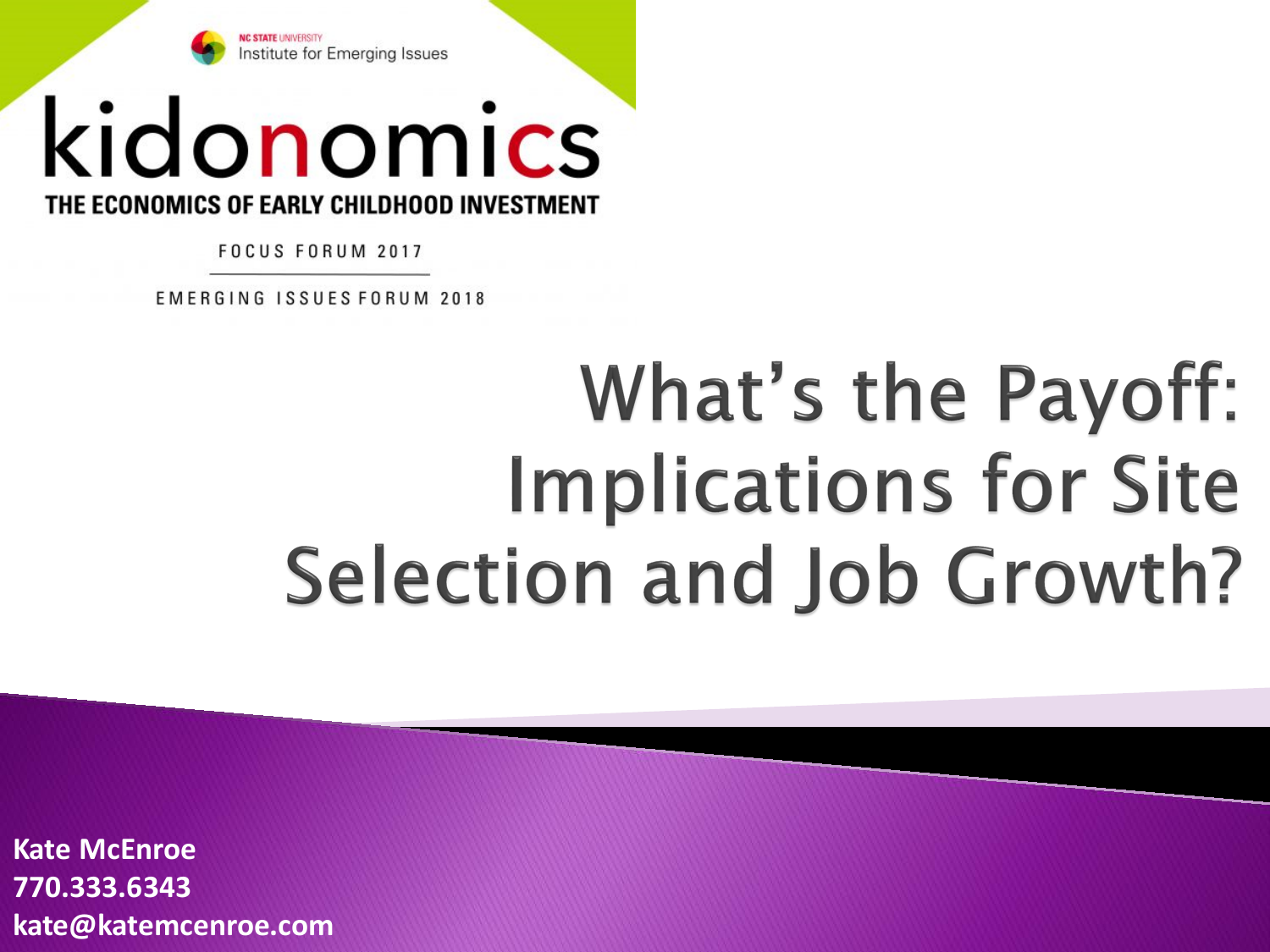# Comparisons

## Quantitative Qualitative



RISK

©Kate McEnroe Consulting 2017 <sup>2</sup>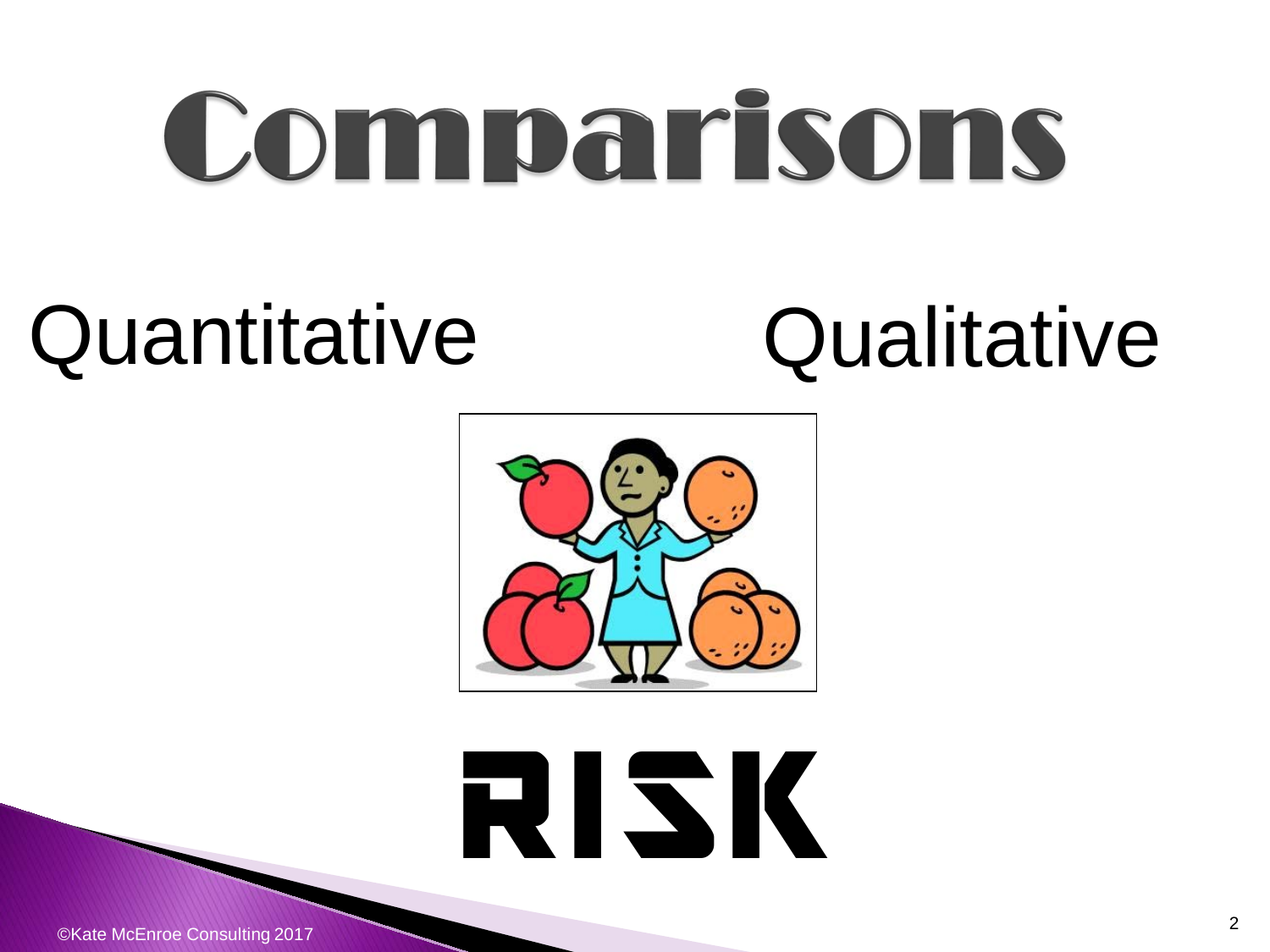WORKFORCE DEVELOPMENT | SKILLED LABOR / STEM

## **Critical Site Selection Factor #1: Availability of Skilled Labor an Acute Need**

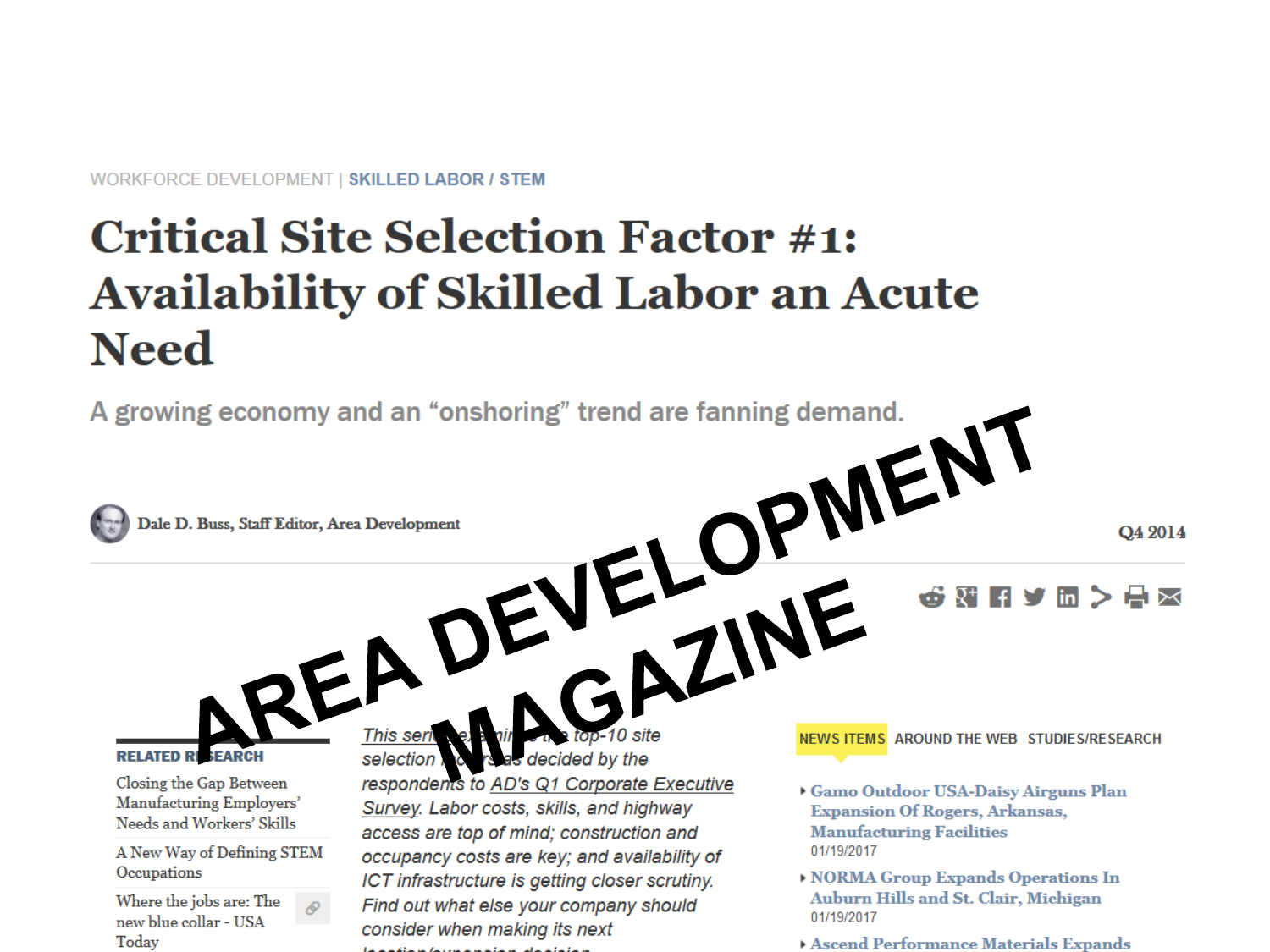

## 2016/2017 TALENT SHORTAGE SURVEY

### THE UNITED STATES RESULTS

### 46% OF EMPLOYERS are having DIFFICULTY FILLING JOBS

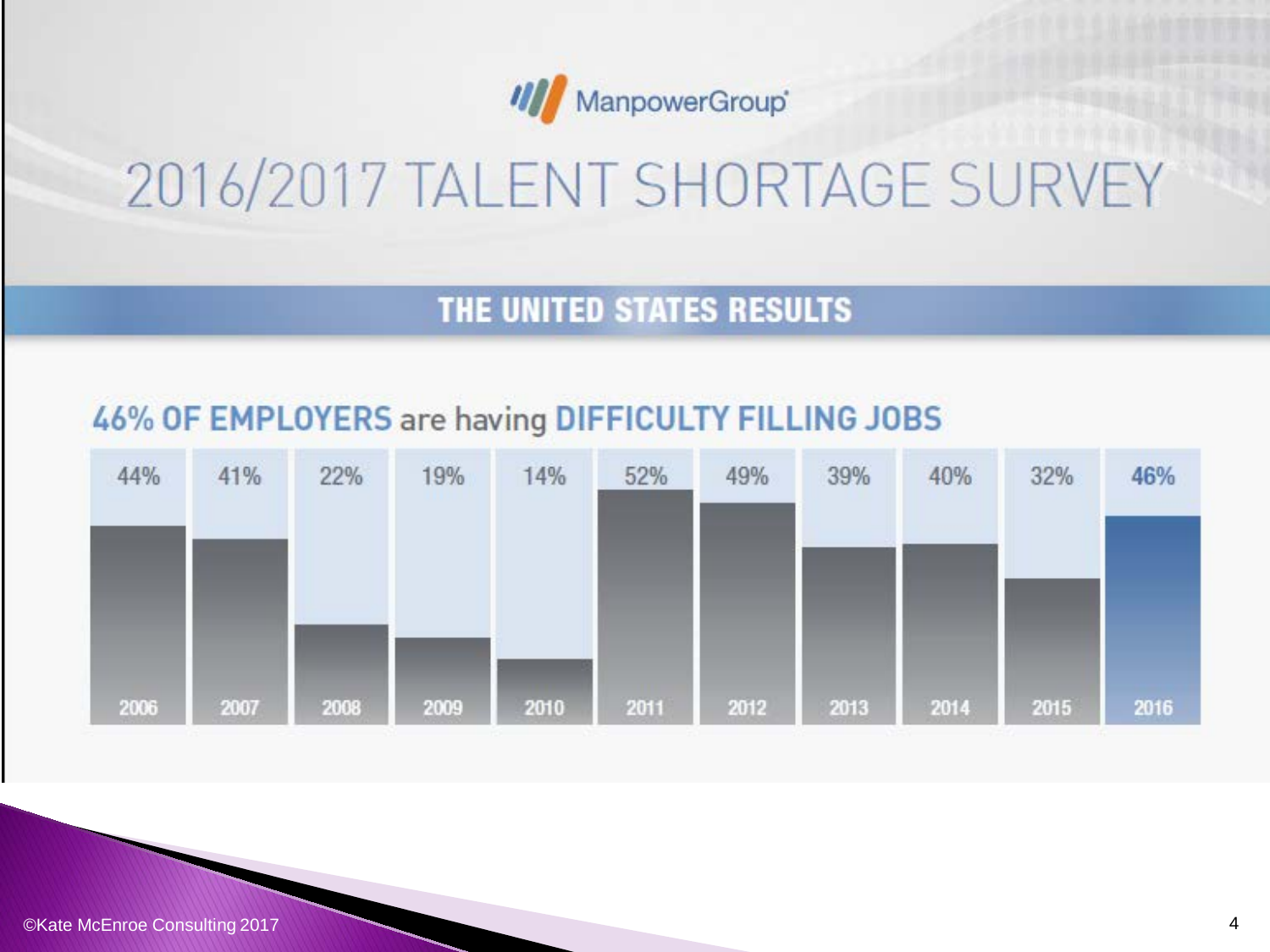## The HARDEST SKILLS to find

For the seventh consecutive year, Skilled Trades are the hardest jobs to fill in the United States; Drivers are in second place, followed by Sales Representatives and Teachers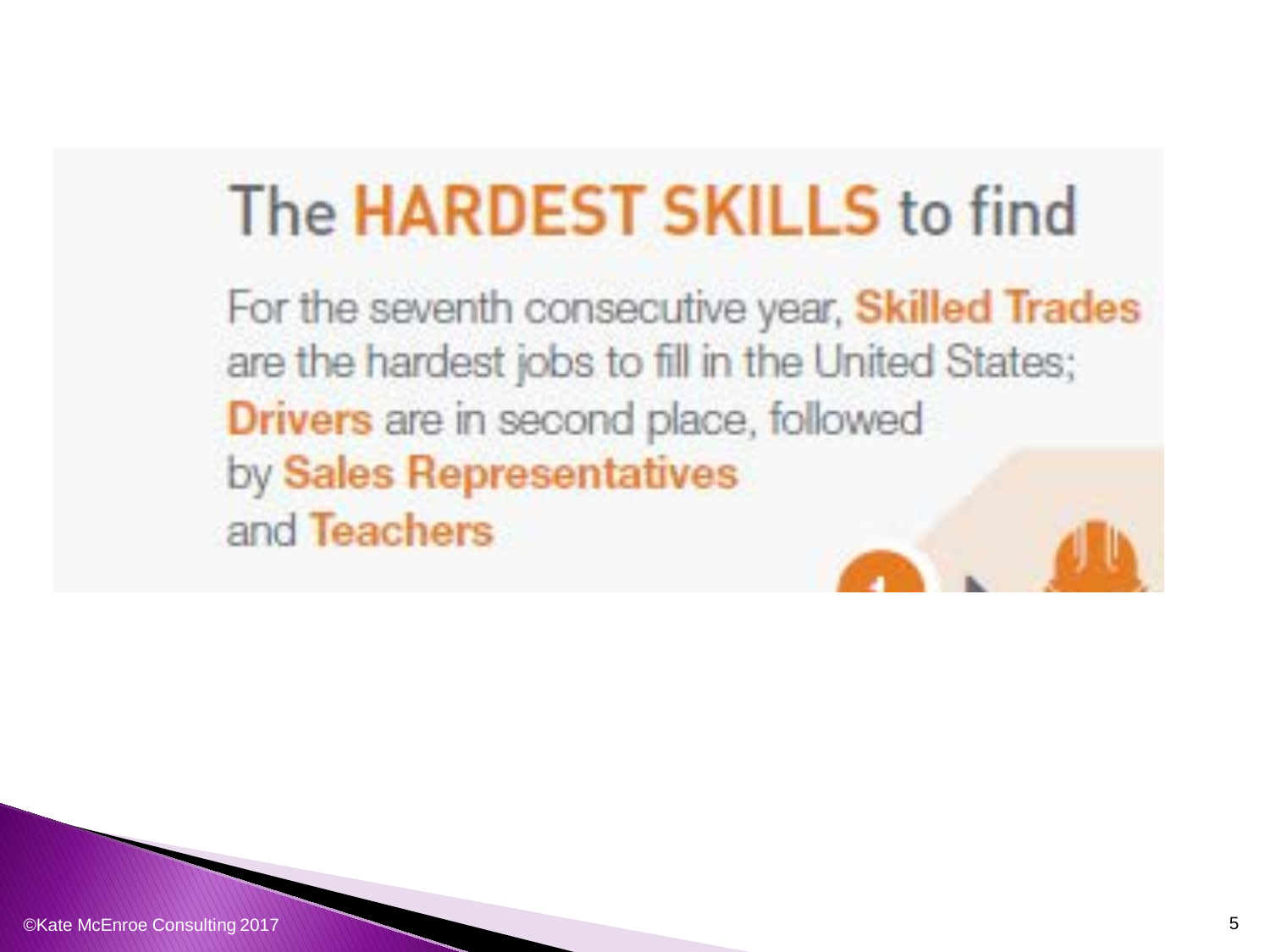## Is importing talent the solution?

*United Van Lines National Movers Study*

| 2014 |  |
|------|--|
|------|--|

1.Oregon 2.South Carolina **3.North Carolina** 4.Vermont 5.Florida 6.Nevada 7.Texas 8.District of Columbia 9.Oklahoma

1.Oregon 2.South Carolina 3.Vermont 4.Idaho **5.North Carolina** 6.Florida 7.Nevada 8.District of Columbia 9.Texas 10.Washington

### **2015 2016**

1.South Dakota 2.Vermont 3.Oregon 4.Idaho 5.South Carolina 6.Washington 7.District of Columbia **8.North Carolina** 9.Nevada 10.Arizona

*Source: United Van Lines National Movers Study*

10.Idaho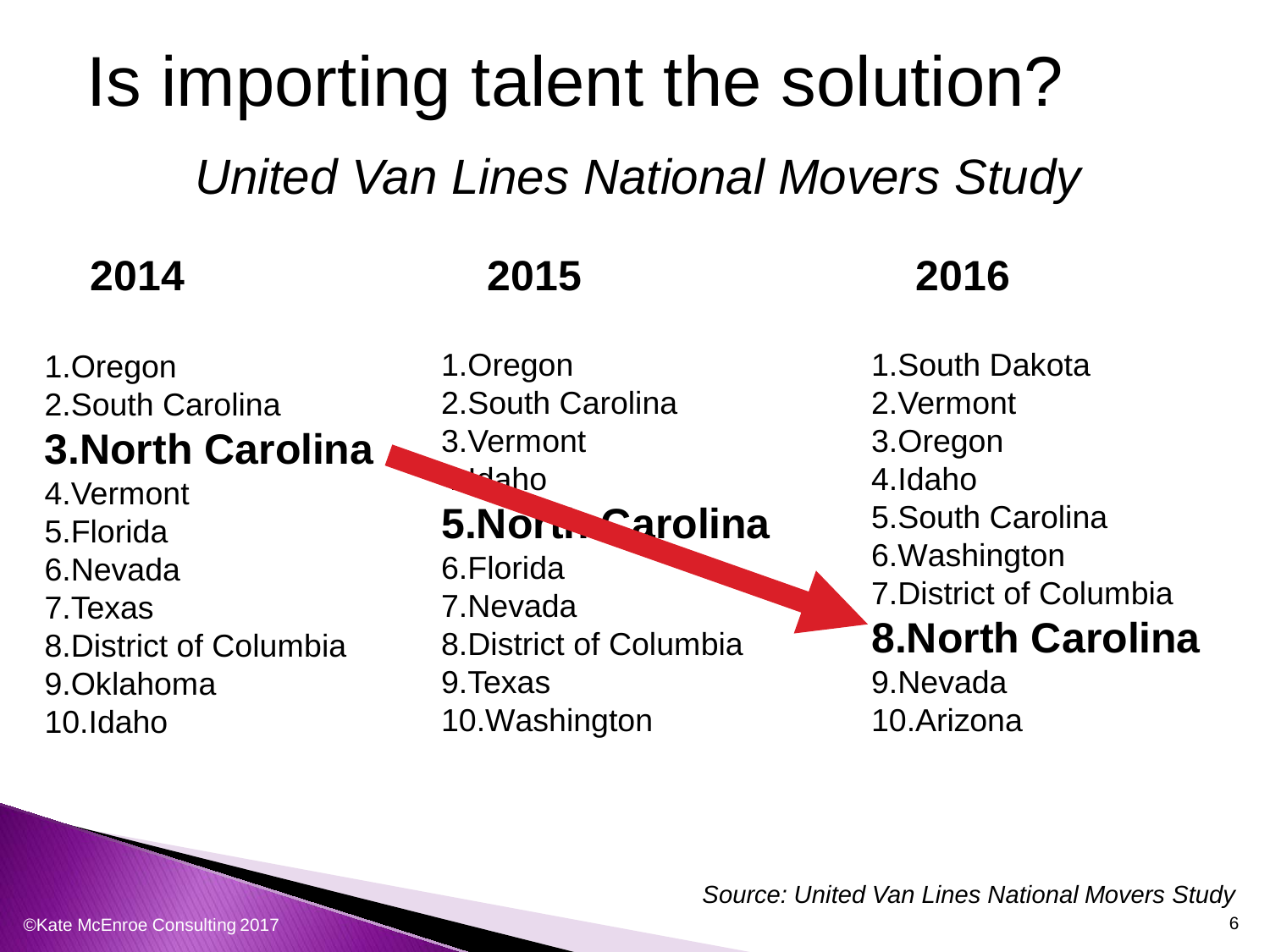## And don't forget this...

North Carolina % over Age 65

2000: 12.0%

2010: 12.4%

2030: 17.8%



©Kate McEnroe Consulting 2017 7 The Consulting 2017 7 The Consulting 2017 7 The Consulting 2017 7 The Consulting 2017 http://www.censusscope.org/us/print\_ map\_65plus.html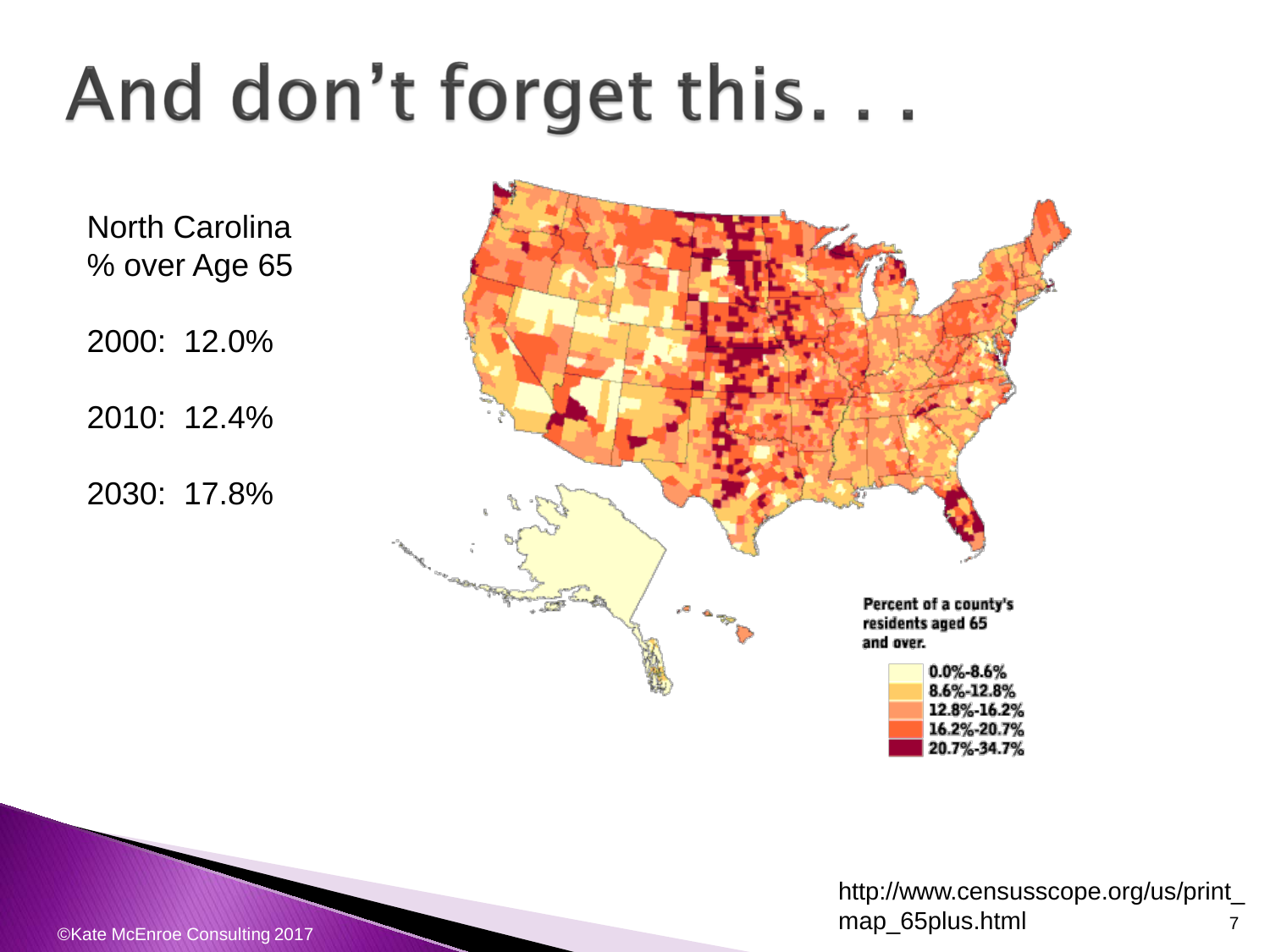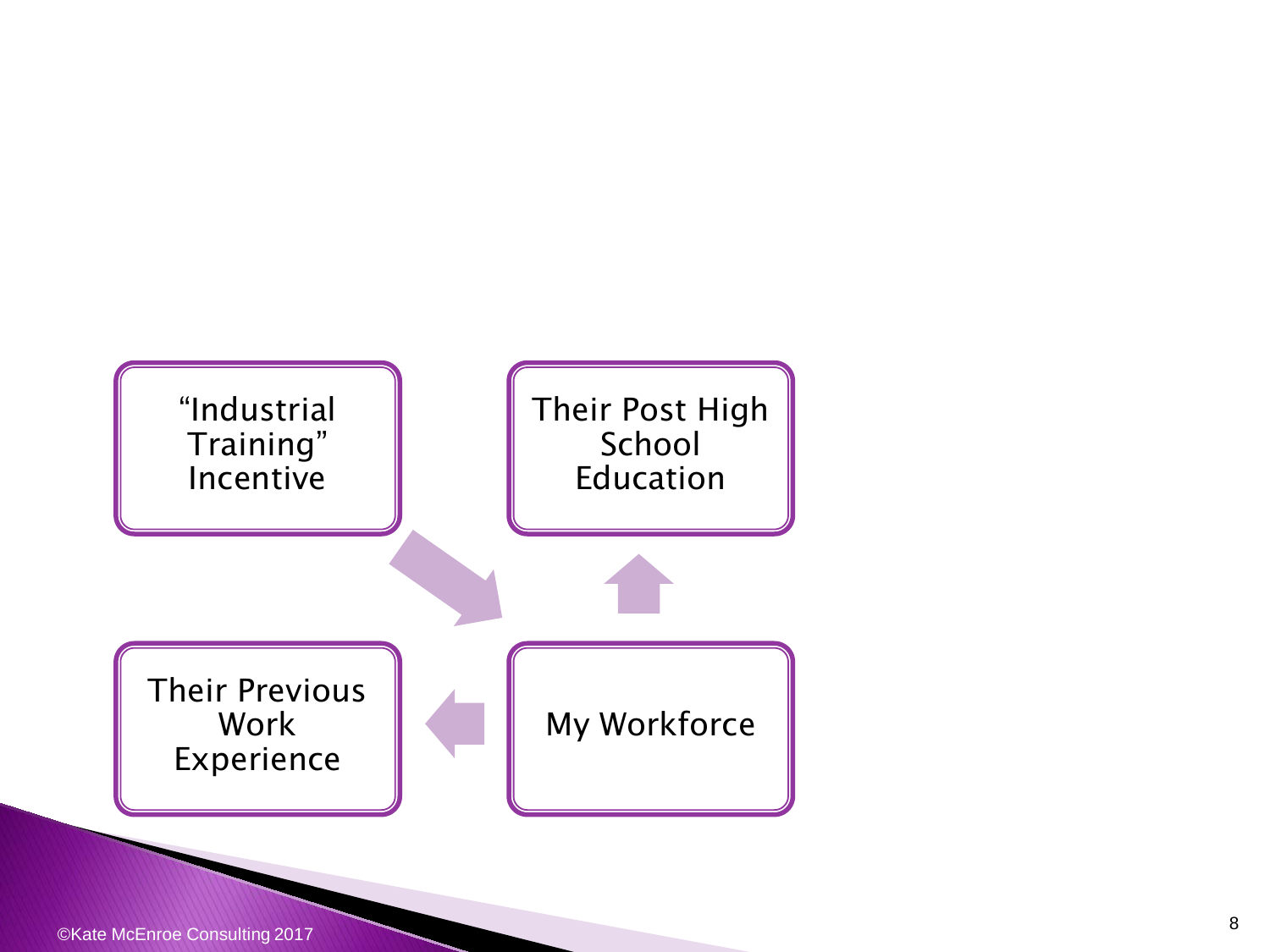About  $60\%$  of Students who began seeking a bachelor's degree at a 4-year institution in fall 2008 completed that degree within 6 years

About  $28\%$  of Students who began seeking a bachelor's degree at a 2-year institution in fall 2011 completed that degree within 150% of "normal" time

Source: National Center for Education Statistics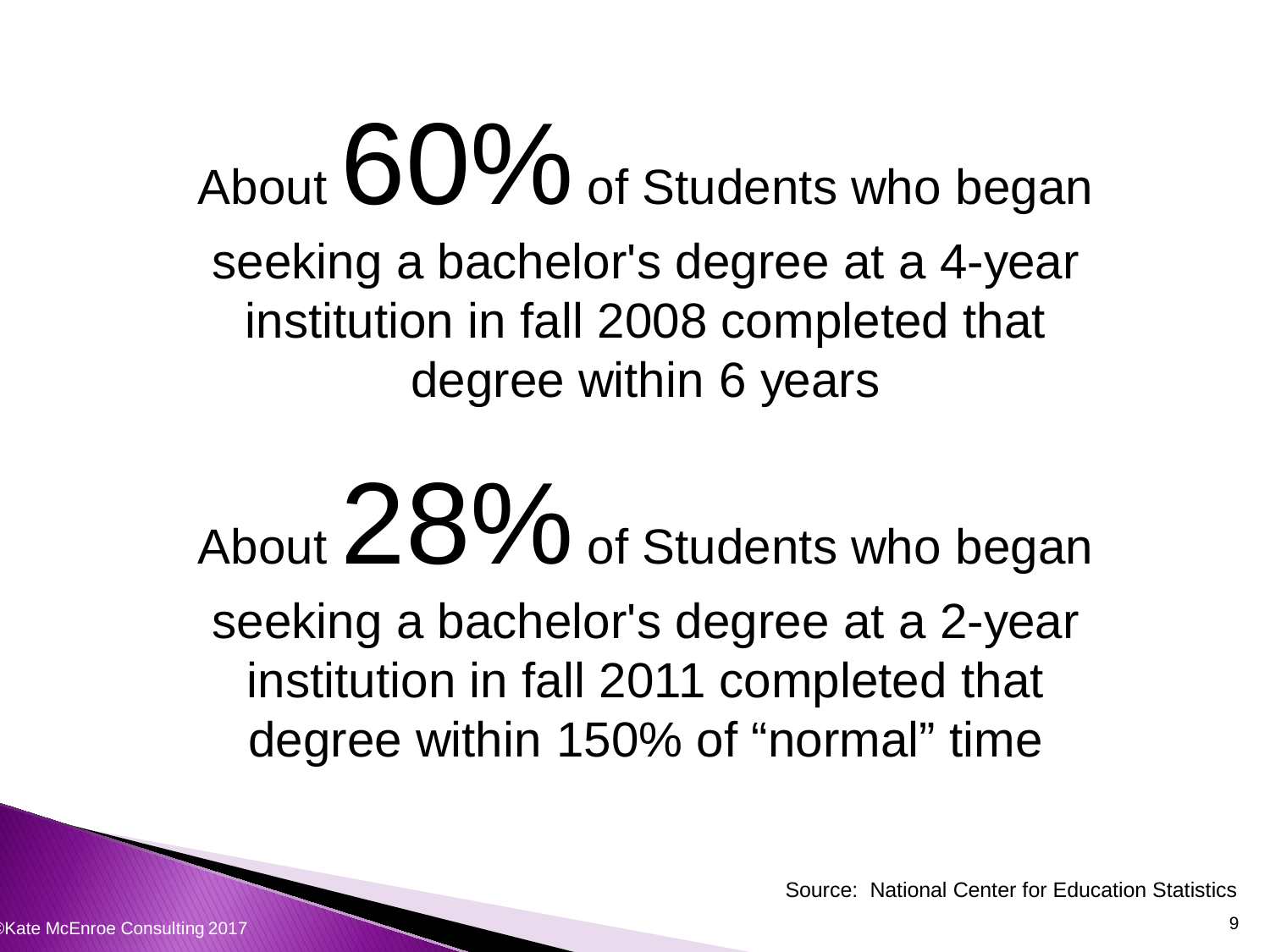

Source:

http://collegecompletion.chronicle.com/state/#state =nc&sector=public\_four  $10$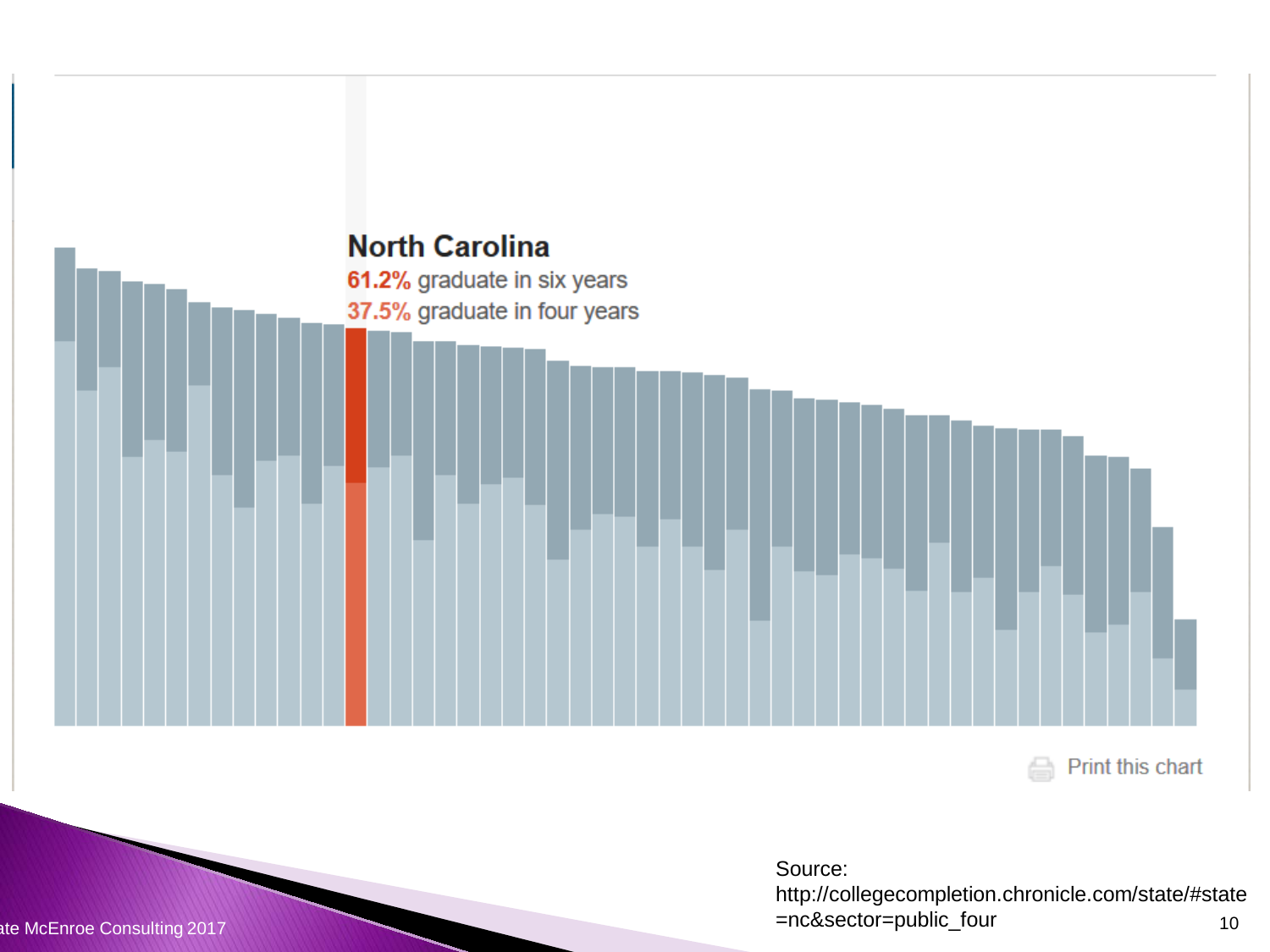## Change in per-student funding of higher education 15 largest states, 2008-2016



©Kate McEnroe Consulting 2017 11 *Source: Michael Mitchell, Michael Leachman and Kathleen Masterson, Center on Budget and Policy Priorities*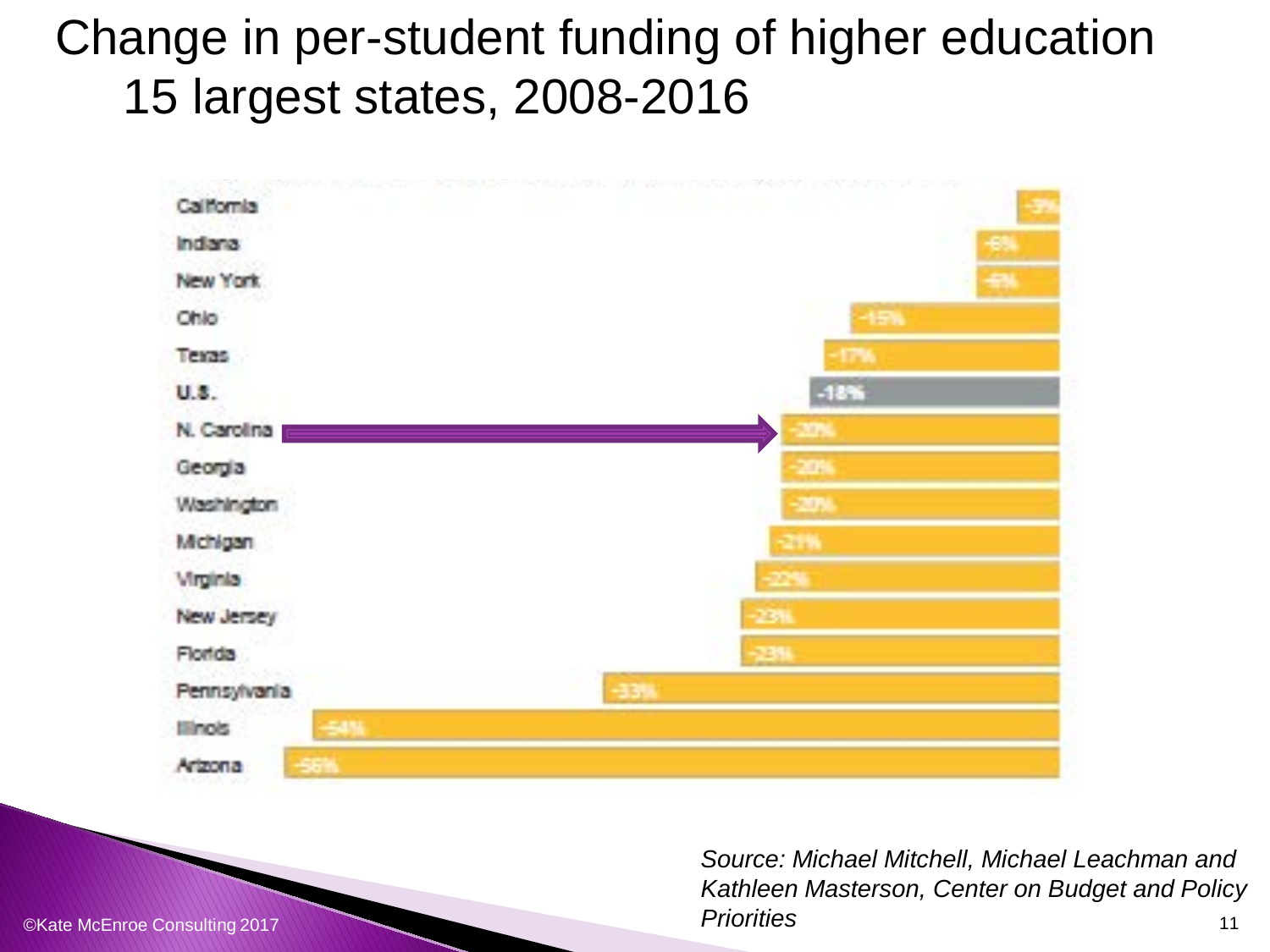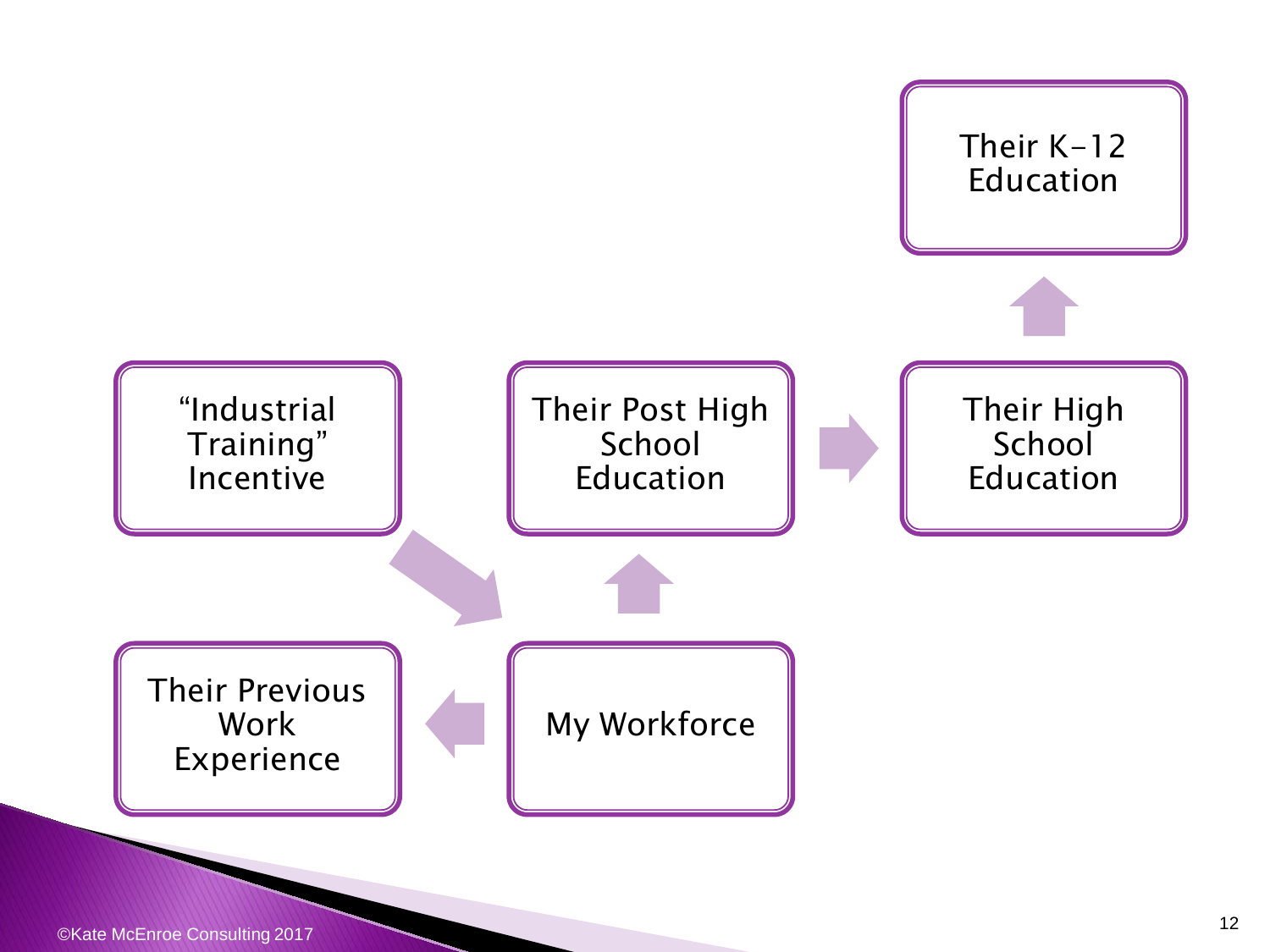**KIDS WHO WE HELP: FAMILIES** 



**OUR WORK BLOG** A

 $\land$  RESOURCES  $>$ 

## **Early Warning! Why Reading by the End of Third Grade Matters**

A KIDS COUNT Special Report from the Annie E. Casey Foundation By the Annie E. Casey Foundation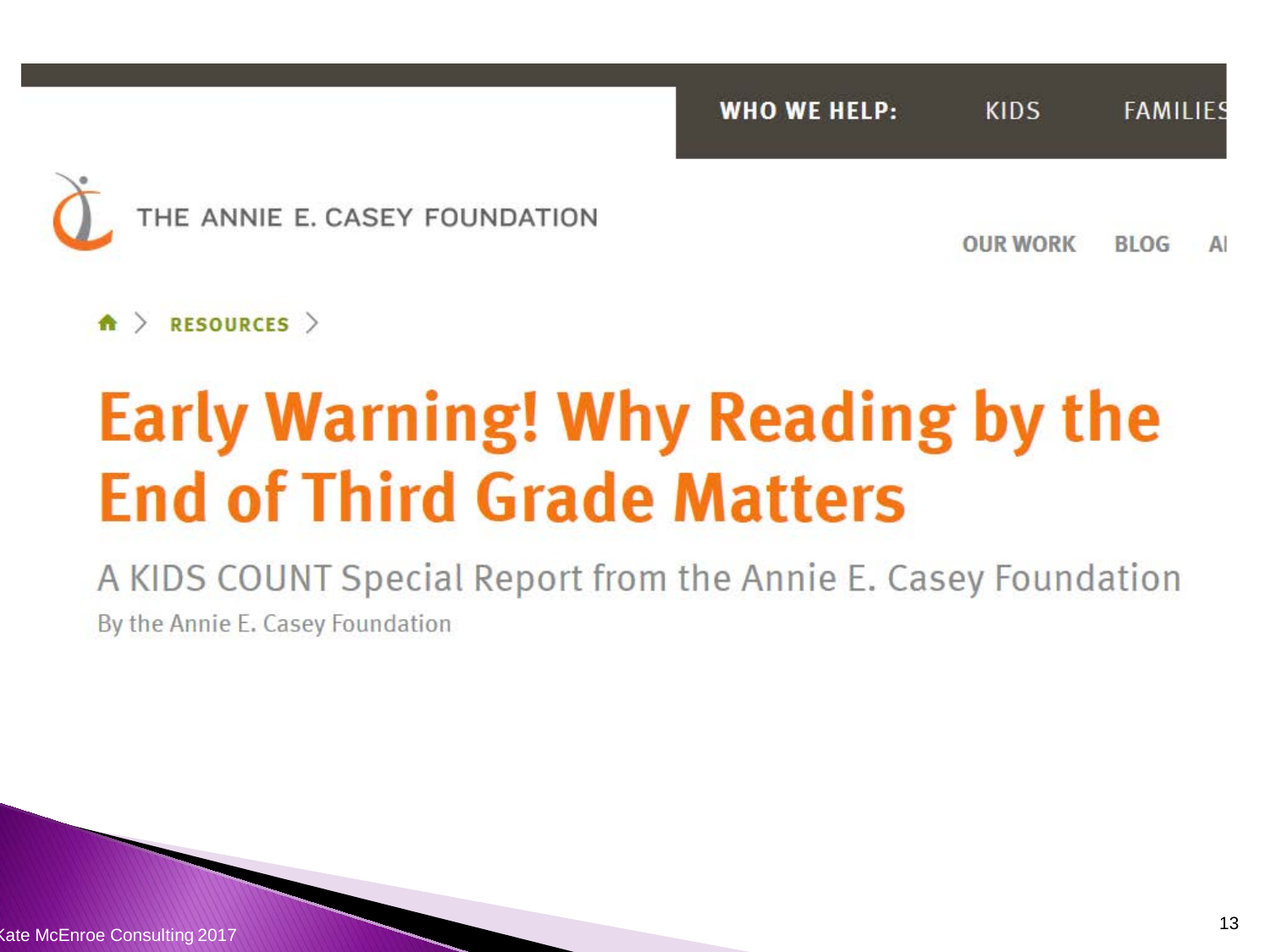### **NATION | READING**

achievement level

About one third of fourth- and eighth-grade students in 2015 perform at or above the **Proficient level in reading.** 



https://www.nationsreportcard.gov/rea ding\_math\_2015/#?grade=4  $14$ 

©Kate McEnroe Consulting 2017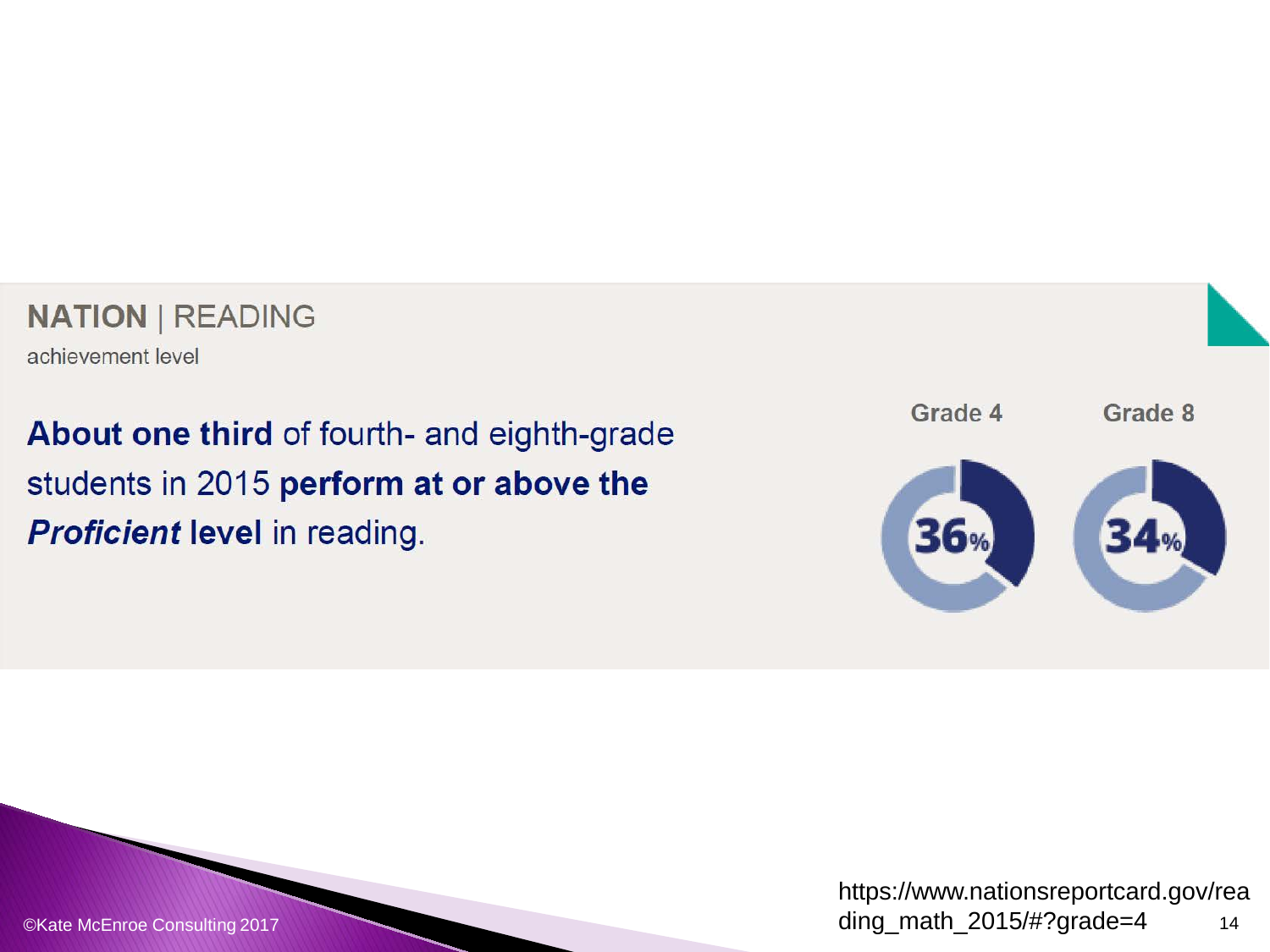### **Fourth graders who scored below proficient reading level (2015)**



CKate McEnroe Consulting 2017 15 *Source: KidsCount Data Center, Annie Casey Foundation*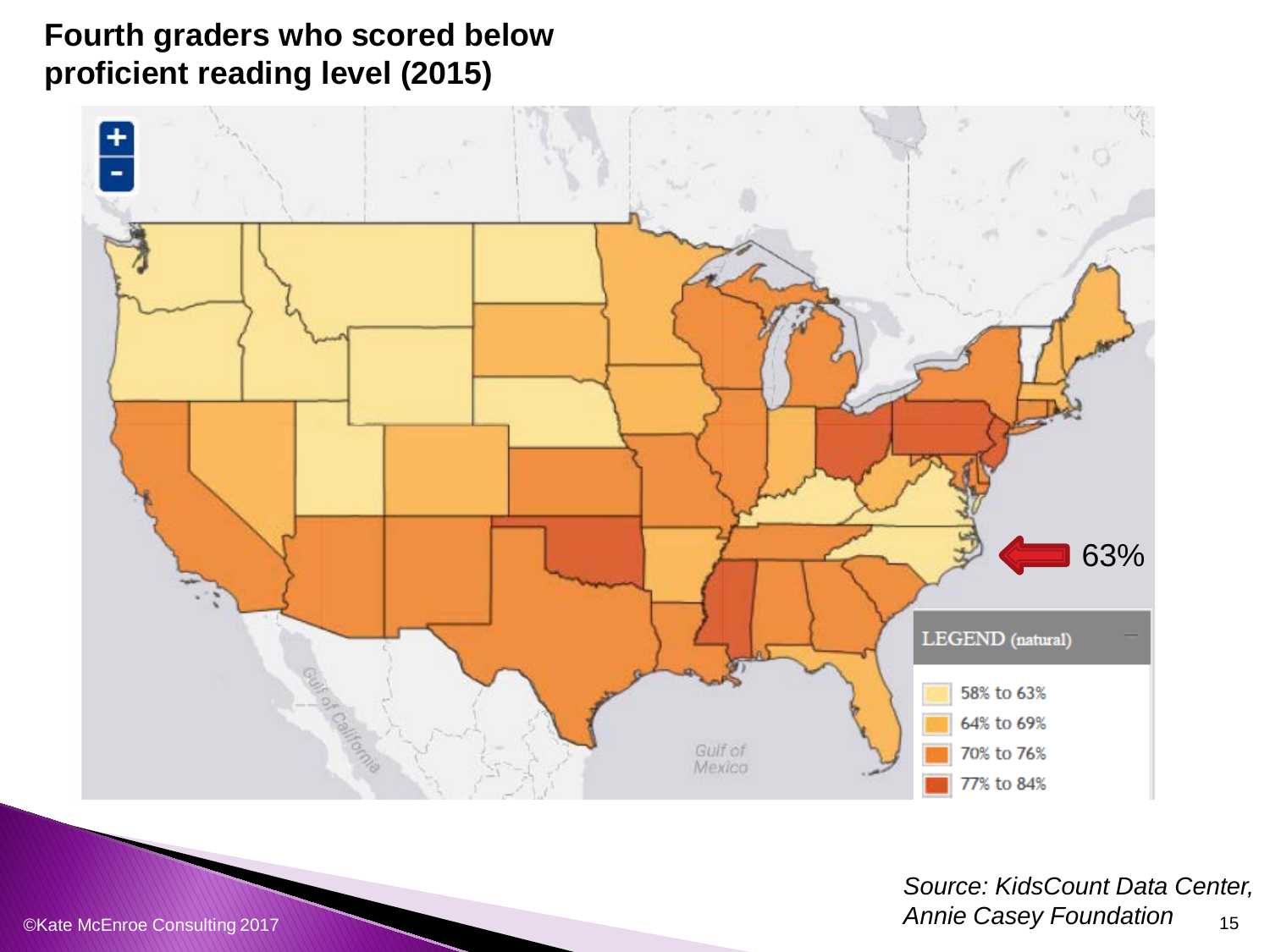### **NATION | MATHEMATICS**

achievement level

Forty percent of fourth-grade and 33 percent of eighth-grade students perform at or above the **Proficient level in mathematics.** 



explore this finding >

https://www.nationsreportcard.gov/rea ding\_math\_2015/#?grade=4 16

©Kate McEnroe Consulting 2017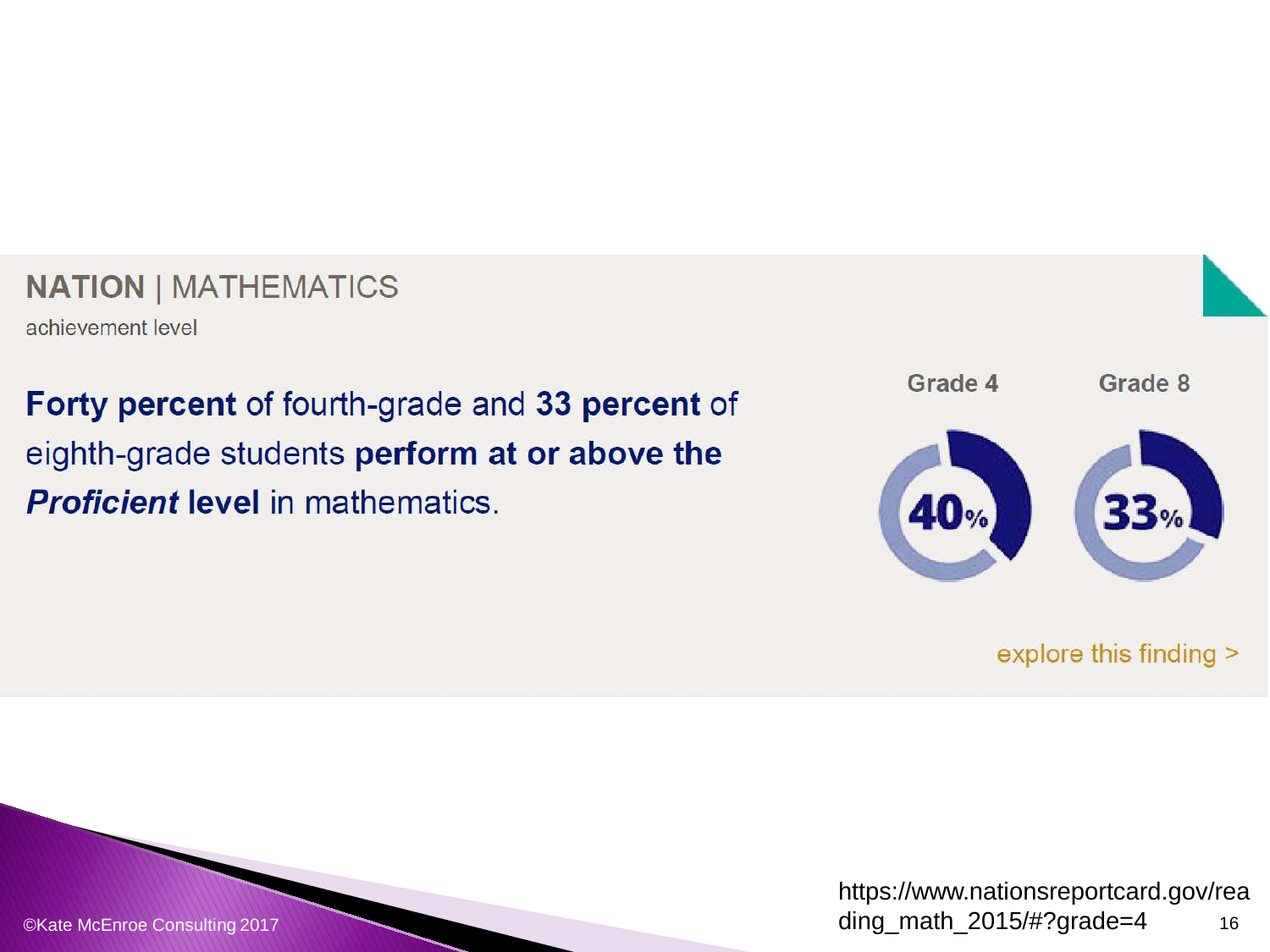**STATES | MATHEMATICS** 

score changes

Compared to 2013, mathematics scores in 2015 increase in 3 states/jurisdictions in grade 4 and decrease in 30 states in one or both grades.



https://www.nationsreportcard.gov/rea ding\_math\_2015/#?grade=4  $17$ 

©Kate McEnroe Consulting 2017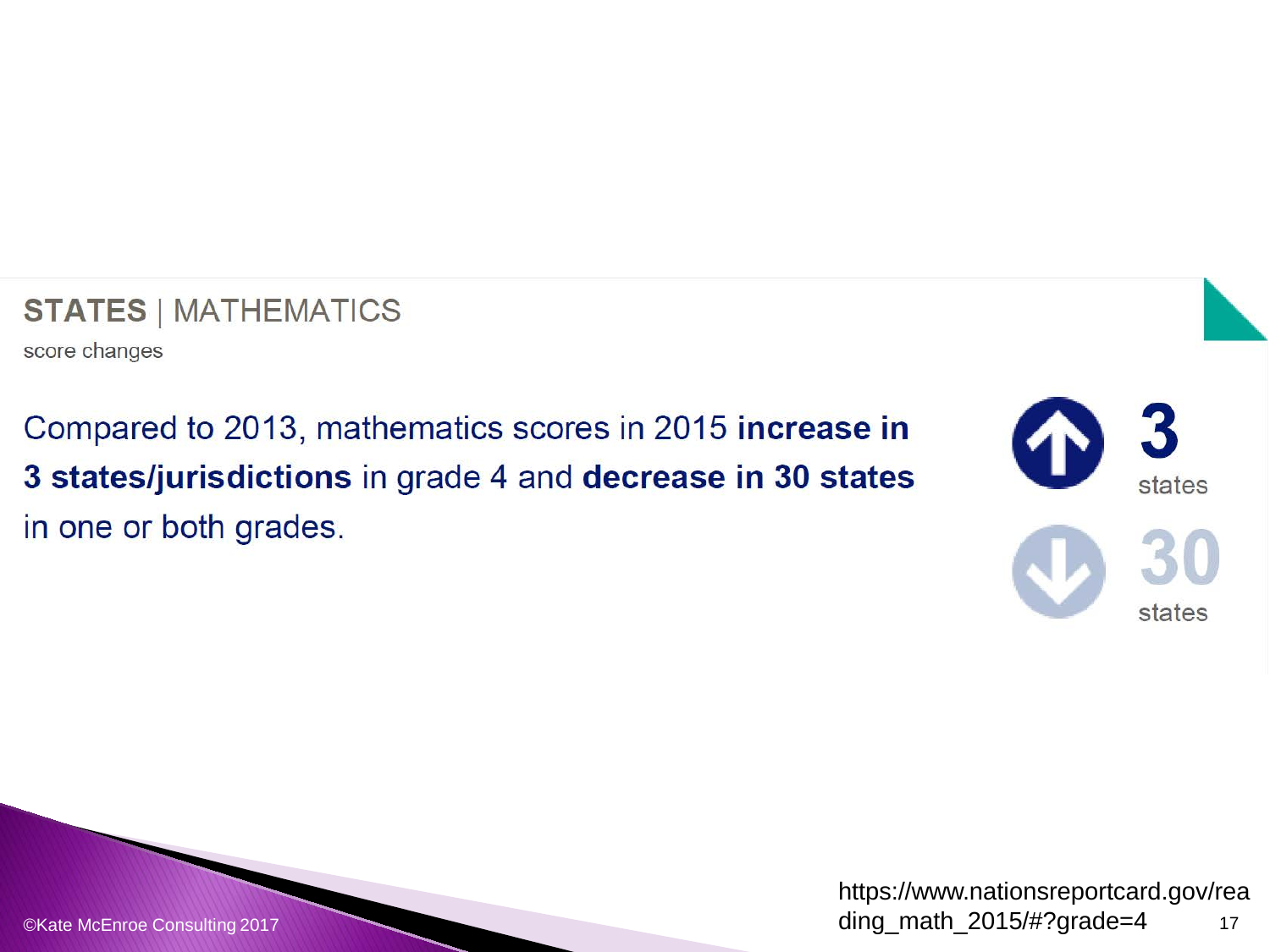

### **Combined State and Local School Funding Per Student Below 2008 Levels in Most States**

Percent change, inflation adjusted, fiscal years 2008-2014



Note: California, Hawaii, Maryland, Rhode Island, and West Virginia are excluded because the data necessary to make a valid comparison are not available.

Source: CBPP budget analysis and National Center for Education Statistics enrollment estimates.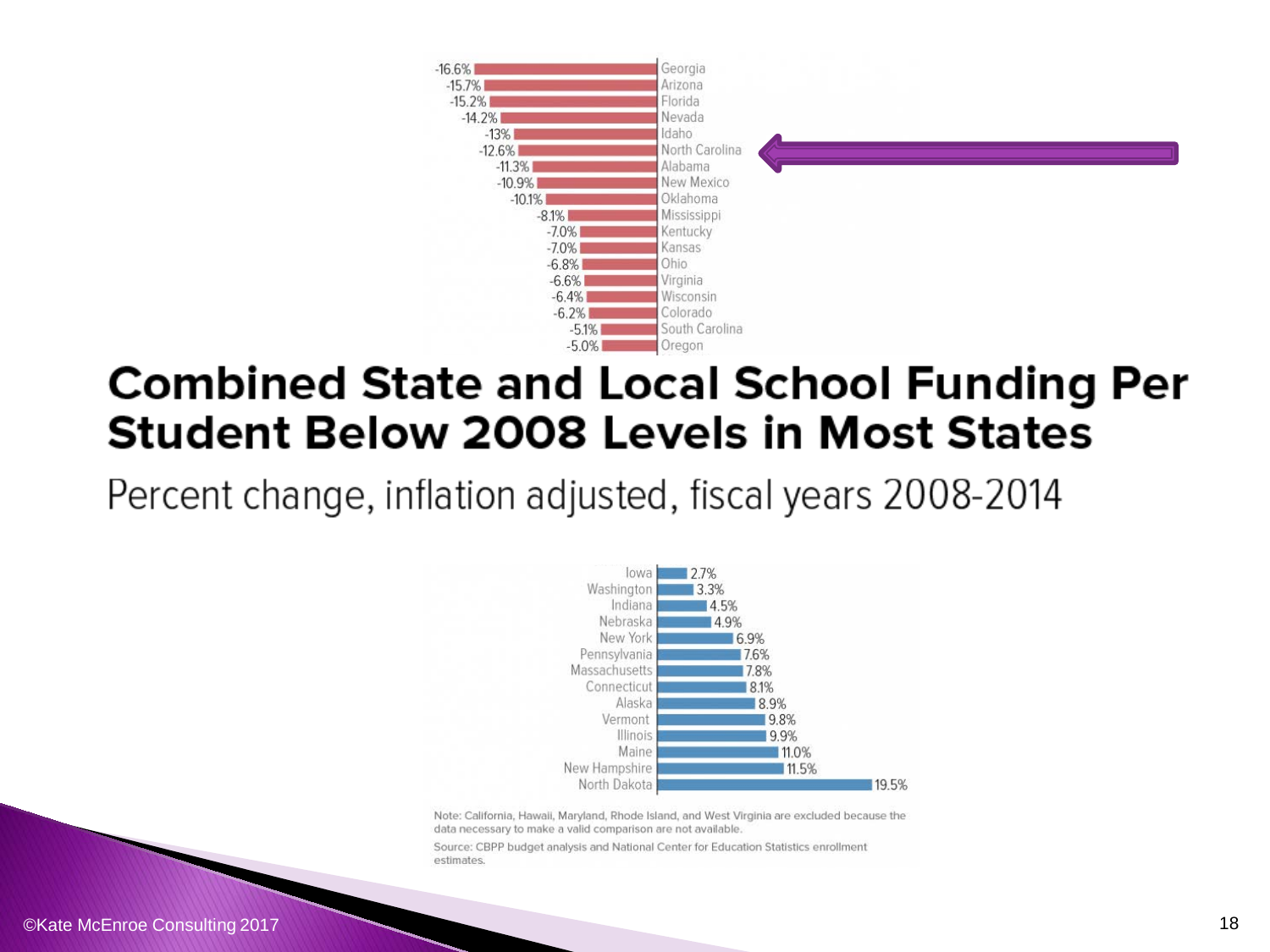